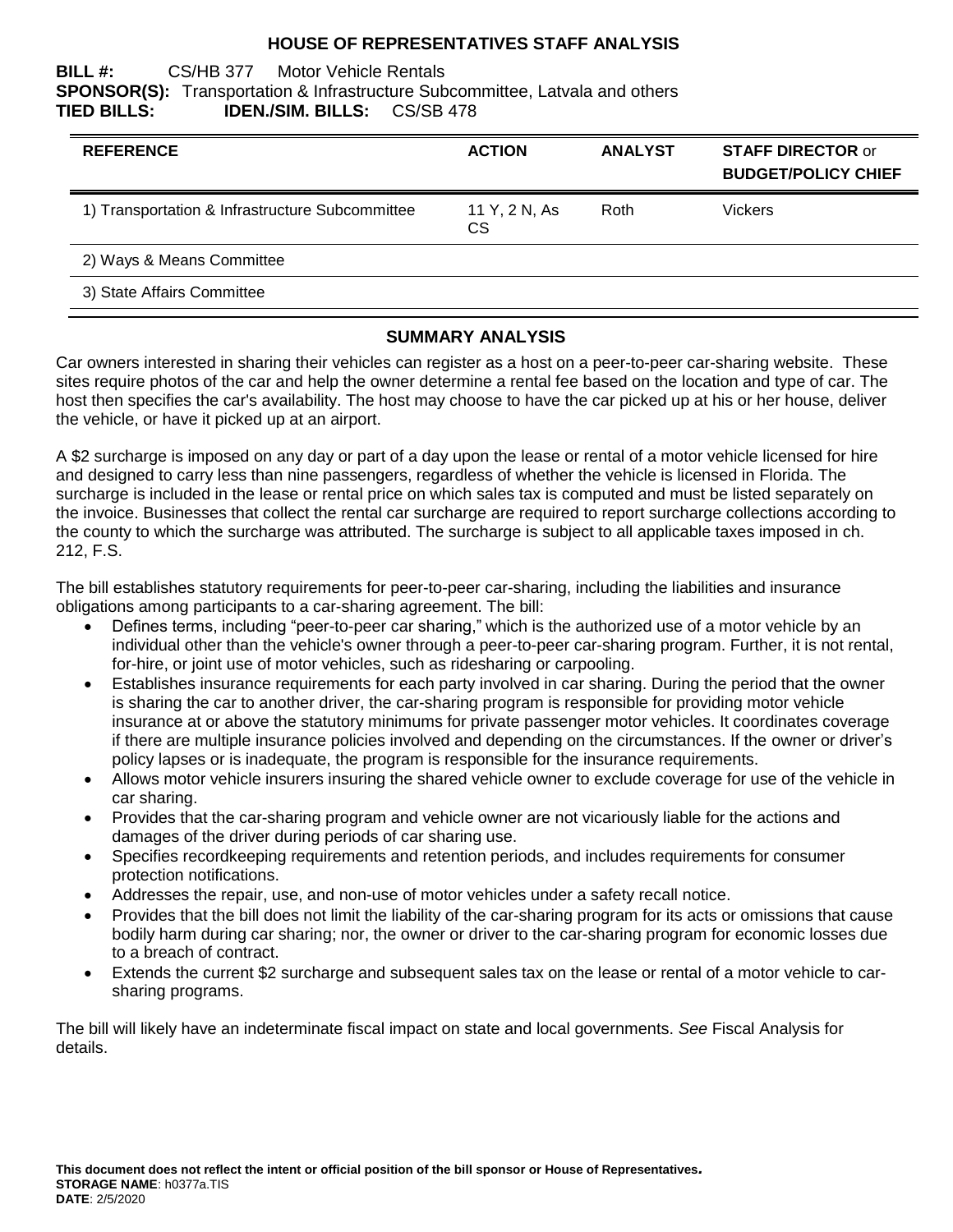### **FULL ANALYSIS**

# **I. SUBSTANTIVE ANALYSIS**

## A. EFFECT OF PROPOSED CHANGES:

#### **Current Situation**

#### For-Hire Vehicles

With certain exceptions, offering for lease or rent any motor vehicle in the state of Florida qualifies the vehicle as a "for-hire vehicle." A "for-hire vehicle" is a motor vehicle used for transporting persons or goods for compensation. When goods or passengers are transported for compensation in a motor vehicle outside a municipal corporation of this state, or when goods are transported in a motor vehicle not owned by the person owning the goods, such transportation is considered "for hire". The carriage of goods and other personal property in a motor vehicle by a corporation or association for its stockholders, shareholders, and members, cooperative or otherwise, is transportation "for hire".<sup>1</sup>

Florida law provides specific financial responsibility requirements to for-hire vehicles. For-hire vehicles, such as taxis and limousines must maintain a motor vehicle liability policy with minimum limits of \$125,000 per person for bodily injury, \$250,000 per incident for bodily injury, and \$50,000 for property damage.<sup>2</sup> The owner or operator of a for-hire vehicle may also prove financial responsibility by providing satisfactory evidence of holding a motor vehicle liability policy issued by an insurance carrier, which is a member of the Florida Insurance Guaranty Association, or by providing a certificate of selfinsurance.<sup>3</sup>

For counties, to the extent not inconsistent with general or special law, the legislative and governing body of a county has the power to carry on county government, including, but not restricted to, the power to license and regulate taxis, jitneys, and limousines for hire, rental cars, and other passenger vehicles for hire that operate in the unincorporated areas of the county.<sup>4</sup>

#### Peer-to-Peer Car Sharing

Car owners interested in sharing their vehicles can register as a host on a peer-to-peer car-sharing program's website.<sup>5</sup> Car-sharing programs require photos of the car and help the owner determine a rental fee based on the location and type of car. The host then specifies the car's availability. The host may choose to have the car picked up at his or her house, deliver the vehicle, or have it picked up at an airport. Hosts typically receive between 65 and 75 percent of the fees. Payments are typically through direct deposit.<sup>6</sup>

Guests also register with the car-sharing site. The car-sharing program will conduct a background check and review the guests' driving records before approving them. The process involves choosing an available car, reserving a pick-up date and time, and providing credit card information if it is not already on file. At the end of the sharing period, the guest replaces any consumed fuel before returning the car to its pickup location.<sup>7</sup>

One car-sharing website reports that its program has users in 56 countries in over 5,500 cities across the world. It also has over 850 makes and models of vehicles and offers up to \$1 million in liability insurance.<sup>8</sup> In Florida, the same car-sharing program has over 611,000 residents signed up as guests

7 *Id.* 

 $\overline{a}$ 

**DATE**: 2/5/2020

Section  $320.01(15)(a)$ , F.S.

 $2$  Section 324.032(1), F.S.

<sup>3</sup> Section 324.031, F.S.

 $4$  Section 125.01(1)(n), F.S.

<sup>5</sup> Turo, Getaround, and Drift are examples of car-sharing programs.

<sup>6</sup> Russ Heaps, *The Good, Bad and Ugly of Peer-to-Peer Car Sharing*, Autotrader, (February 2015), available at

https://www.autotrader.com/car-shopping/good-bad-and-ugly-peer-peer-car-sharing-234961 (last visited January 14, 2020).

**STORAGE NAME**: h0377a.TIS **PAGE: 2** <sup>8</sup> Turo, *About Turo*, available at https://turo.com/about (last visited January 14, 2020).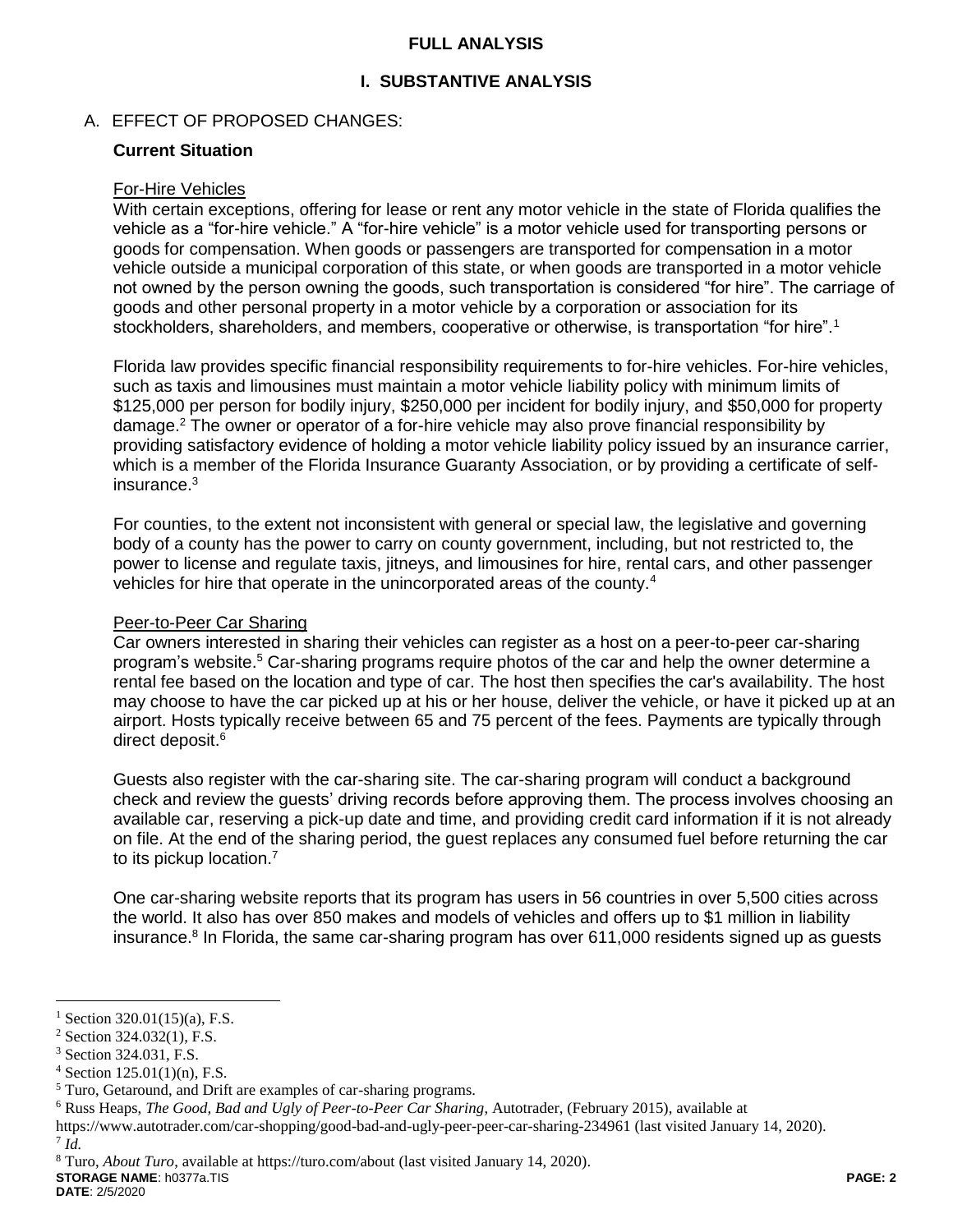and 23,000 hosts (of which 95 percent share two or fewer cars).<sup>9</sup> The average trip duration is 4.4 days and the average host earns \$300 per month.<sup>10</sup>

## Car-Sharing Service

"Car-sharing service" is a membership-based organization or business that requires the payment of an application or membership fee and provides member access to motor vehicles:

- Only at locations that are not staffed by car-sharing service personnel employed solely for the purpose of interacting with car-sharing service members;
- Twenty-four hours per day, seven days per week;
- Only through automated means, which may include, but are not limited to, smartphone applications or electronic membership cards;
- On hourly or shorter increments;
- Without a separate fee for refueling the motor vehicle;
- Without a separate fee for minimum financial responsibility liability insurance; and
- Owned or controlled by the car-sharing service or its affiliates.

The lease, rental, or usage of a motor vehicle for a location-owned, operated, or leased by or for the benefit of an airport or airport authority is not eligible for the imposition of the surcharge for car-sharing services in lieu of the standard rental car surcharge.<sup>11</sup>

#### Renting a Motor Vehicle to Another

Current law establishes the requirements for a person (including natural persons and businesses) who wishes to rent a motor vehicle to another.<sup>12</sup> These include requiring: inspection of the driver license of the person to whom the vehicle is to be rented; and, comparing and verifying the signature thereon with the signature of such person written in his or her presence before the vehicle can be rented. Further, record must keep of the registration number of the motor vehicle rented, the name and address of the person renting and the number, date, and place of issue.

#### Rental Car Surcharge

A \$2 surcharge is imposed on any day or part of a day upon the lease or rental of a motor vehicle licensed for hire and designed to carry less than nine passengers, regardless of whether the vehicle is licensed in Florida.<sup>13</sup> The surcharge is included in the lease or rental price on which sales tax is computed and must be listed separately on the invoice. Businesses that collect the rental car surcharge are required to report surcharge collections according to the county to which the surcharge was attributed. The surcharge is subject to all applicable taxes imposed in Chapter 212, F.S.

The surcharge only applies to the first 30 days of the term of any lease or rental. If payment for the lease or rental of a motor vehicle is made in Florida, the surcharge applies. The surcharge is not imposed on leases or rentals to tax-exempt entities. Section 216.0606(4), F.S., exempts from payment of the surcharge a motor vehicle provided at no charge to a person whose motor vehicle is being repaired, adjusted, or serviced by the entity providing the replacement motor vehicle.

Section 212.0606(2), F.S., provides that if a member of a car-sharing service uses a motor vehicle pursuant to an agreement with a car-sharing service for less than 24 hours, in lieu of the daily rental car surcharge,<sup>14</sup> a surcharge of \$1.00 per use is imposed. If a member of a car-sharing service uses the same motor vehicle for 24 consecutive hours or more, the surcharge of \$2 per day or any part of a day shall be imposed.

After deduction for administrative fees and the general revenue service charge, the rental car surcharge is distributed as follows:

 $\overline{a}$ 

**DATE**: 2/5/2020

<sup>9</sup> Turo, *Florida Fast Facts* (on file with the Transportation & Infrastructure Subcommittee).

<sup>10</sup> *Id.*

<sup>&</sup>lt;sup>11</sup> Section 212.0606(2), F.S.

<sup>&</sup>lt;sup>12</sup> Section 322.38, F.S.,

<sup>13</sup> Section 212.0606(1), F.S.

**STORAGE NAME**: h0377a.TIS **PAGE: 3** <sup>14</sup> This surcharge is imposed pursuant to s.  $212.0606(1)$ , F.S.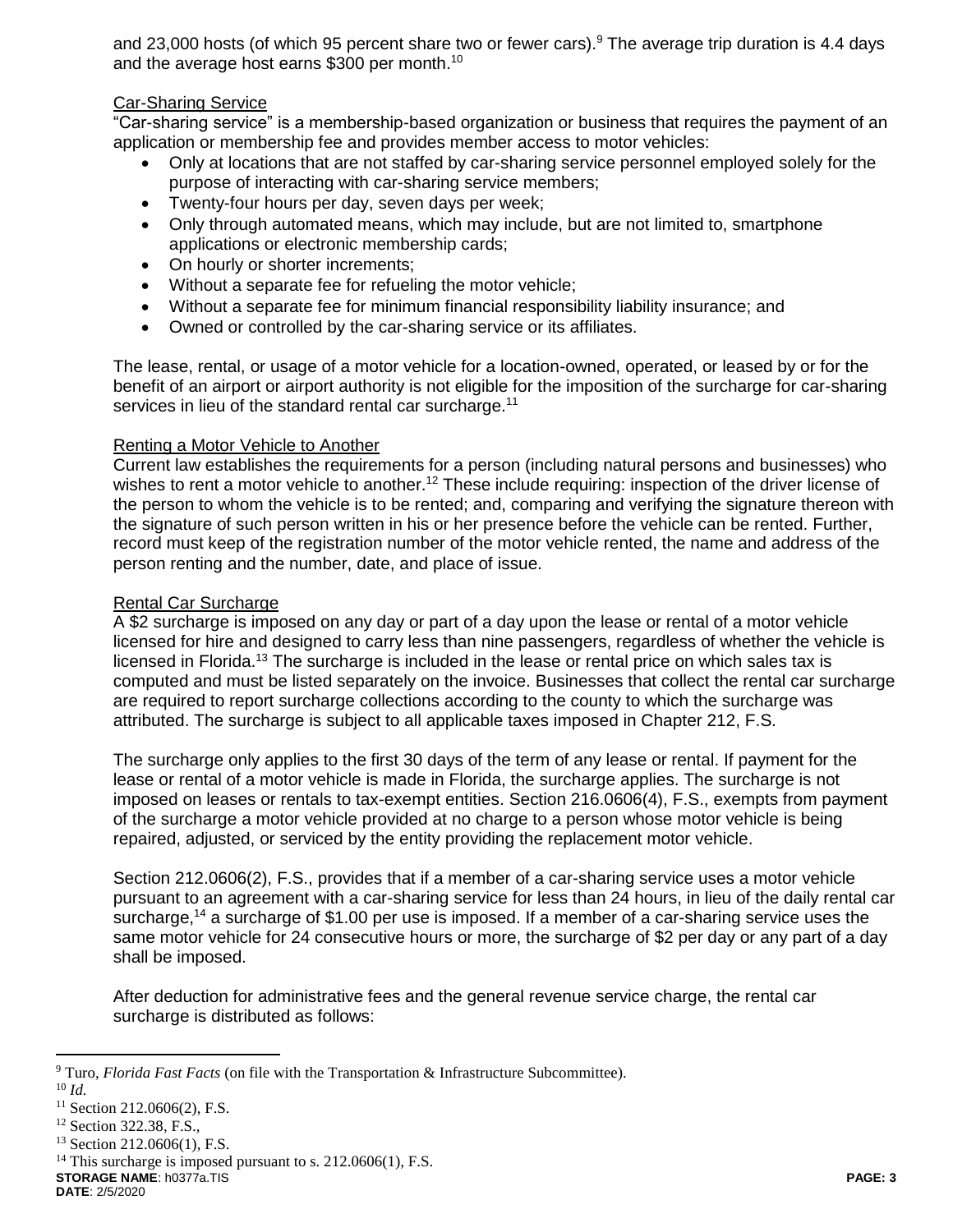- 80 percent to the State Transportation Trust Fund;
- 15.75 percent to the Tourism Promotional Trust Fund; and
- 4.25 percent to the Florida International Trade and Promotion Trust Fund.

The proceeds of the rental car surcharge (as illustrated in the below chart) are deposited into the State Transportation Trust Fund, Tourism Promotional Trust Fund, and Florida International Trade and Promotion Trust Fund, and are allocated to each Department of Transportation district for transportation projects, based on the amount of proceeds collected in the counties within each respective district.<sup>15</sup>

| <b>Fiscal</b><br>Year | Total**<br><b>Collections</b> | <b>Annual</b><br>Change % | <b>State</b><br><b>Transportation</b><br><b>Trust Fund</b> | <b>Tourism</b><br><b>Promotional</b><br><b>Trust Fund</b> | <b>Florida</b><br><b>International</b><br><b>Trade and</b><br><b>Promotion</b><br><b>Trust Fund</b> |
|-----------------------|-------------------------------|---------------------------|------------------------------------------------------------|-----------------------------------------------------------|-----------------------------------------------------------------------------------------------------|
| 2019-20               | 182,800,000                   | 2.58%                     | 146,200,000                                                | 28,800,000                                                | 7,800,000                                                                                           |
| 2018-19*              | 178,200,000                   | 3.02%                     | 142,500,000                                                | 28,100,000                                                | 7,600,000                                                                                           |
| 2017-18*              | 172,700,000                   | $-0.96%$                  | 138,200,000                                                | 27,200,000                                                | 7,300,000                                                                                           |
| 2016-17               | 174,367,779                   | $-0.93%$                  | 139,492,736                                                | 27,464,097                                                | 7,410,947                                                                                           |
| 2015-16               | 176,001,151                   | 6.37%                     | 140,800,921                                                | 27,731,681                                                | 7,468,549                                                                                           |
| 2014-15               | 165,464,220                   | 6.41%                     | 132,371,376                                                | 26,060,615                                                | 7,032,229                                                                                           |
| 2013-14               | 155,492,431                   | 7.58%                     | 124,393,945                                                | 24,490,058                                                | 6,608,428                                                                                           |

#### **Revenue from Rental Car Surcharge for Fiscal Years 2013-2020<sup>16</sup>**

 *\* Estimate \*\* Excluding administrative fees and service charge* 

## Motor Vehicle Insurance Requirements

Chapter 324, F.S., is the Financial Responsibility Law of 1955.<sup>17</sup> Florida's Financial Responsibility Law requires proof of ability to pay monetary damages for bodily injury (BI) and property damage (PD) liability arising out of a motor vehicle accident or serious traffic violation.<sup>18</sup> The owner or operator of a motor vehicle is not required to provide proof of BI coverage at the time of vehicle registration. Motorcycle owners also are not required to provide proof of BI coverage at the time of registration. Proof of such coverage is only required after an accident.<sup>19</sup> At that time, a driver proves financial responsibility by furnishing an active motor vehicle liability policy, a certificate showing a qualifying security deposit with the Department of Highway Safety and Motor Vehicles (DHSMV), or proof of qualifying self-insurance.<sup>20</sup>

The required minimum amounts of BI insurance coverages are \$10,000, in the event of bodily injury to, or death of, one person, and \$20,000, in the event of bodily injury to, or death of, two or more persons.<sup>21</sup> The required minimum amount of PD insurance coverage is \$10,000, in the event of

<sup>16</sup> Florida Revenue Estimating Conference, *2019 Florida Tax Handbook*, at 154, available at

http://edr.state.fl.us/Content/revenues/reports/tax-handbook/taxhandbook2019.pdf (last visited January 14, 2020).

<sup>15</sup> Section 212.0606(3), F.S.

<sup>&</sup>lt;sup>17</sup> Section 324.251, F.S.

<sup>18</sup> Chapter 324, F.S.

<sup>19</sup> Sections 320.02 and 324.011, F.S.

**STORAGE NAME**: h0377a.TIS **PAGE: 4** <sup>20</sup> Sections 324.031, 324.061, 324.161, and 324.171, F.S. Businesses that choose to self-insure the financial responsibility requirements must deposit \$30,000 per vehicle, up to a maximum of \$120,000, with DHSMV and maintain excess insurance with limits of \$125,000/\$250,000/\$300,000. Individuals that choose to self-insure must deposit \$30,000 with DHSMV. Individuals and businesses can also obtain a certificate of self-insurance to satisfy the financial responsibility requirements. Individuals must have an unencumbered net worth of \$40,000 and businesses must have either an unencumbered net worth of \$40,000 for the first vehicle and \$20,000 for each additional vehicle or a sufficient net worth determined by DHSMV by rule. Currently, the applicable rule provides that \$40,000 for the first vehicle and an amount less than \$20,000 for each additional vehicle is sufficient if the applicant carries excess insurance in the amounts of \$25,000/\$50,000/\$100,000. The amount applicable to each additional vehicle is determined annually under a "Manual of Financial Responsibility Rates" (Revised 05-89) adopted by rule by the Office of Insurance Regulation. Rule 15A-3.011, F.A.C.  $21$  Section 324.021(7), F.S.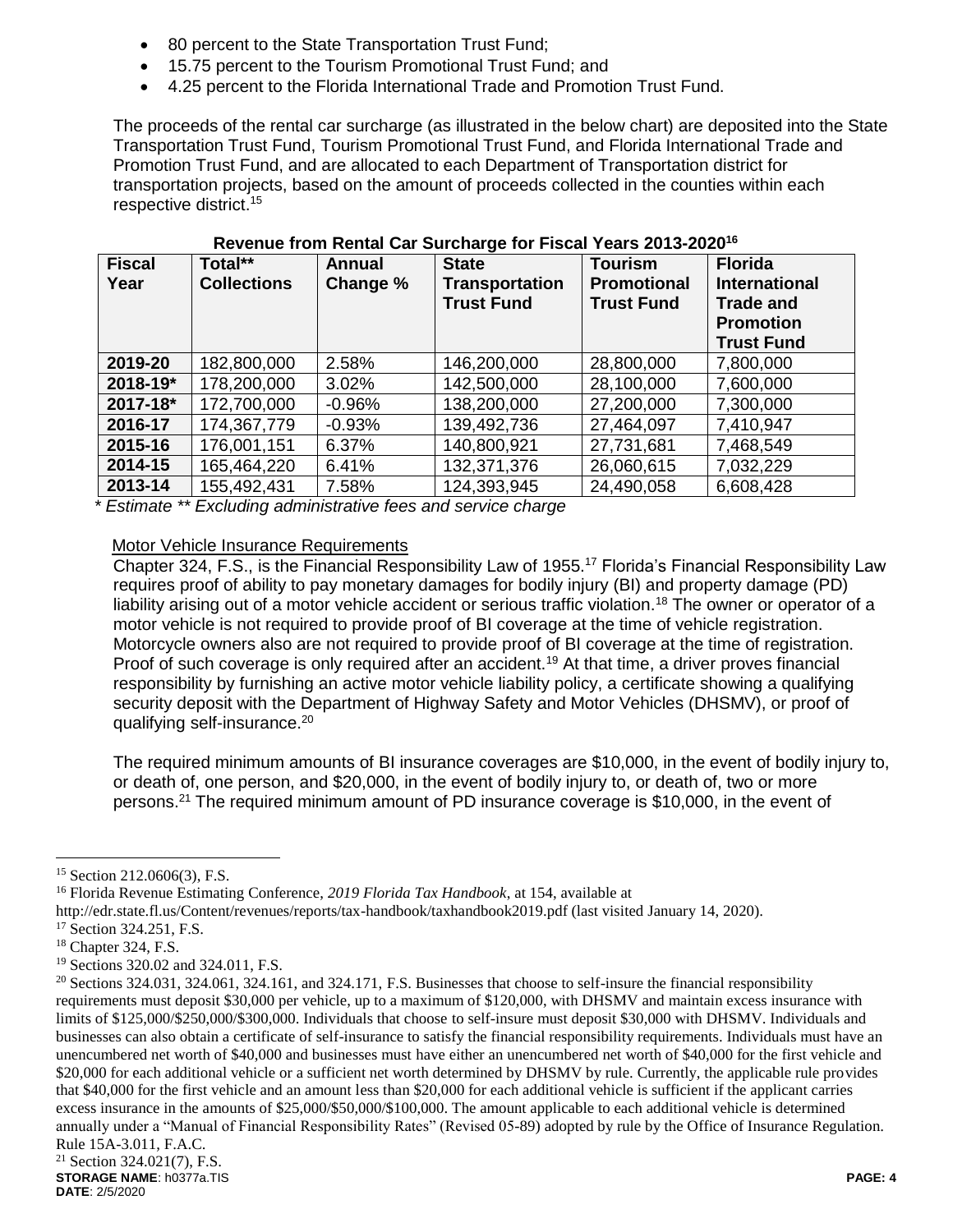damage to property of others, or \$30,000 combined for both BI and PD coverage.<sup>22</sup> Some refer to these coverage amounts in a summary manner, i.e., \$10,000/\$20,000/\$10,000 or 10/20/10.

A driver's license and vehicle registration are subject to suspension for failure to comply with the PD coverage requirement.<sup>23</sup> One may obtain a driver's license and registration reinstatement by obtaining a liability policy and by paying a fee to DHSMV.<sup>24</sup>

Financial responsibility requirements are common. All states have financial responsibility laws that require persons involved in auto accidents (or serious traffic infractions) to furnish proof of BI and PD liability insurance. The minimum coverage amounts vary among the states.

Florida's Motor Vehicle No-Fault Law (No-Fault Law)<sup>25</sup> requires motorists to carry no-fault insurance known as personal injury protection (PIP) coverage. The purpose of PIP coverage under the No-Fault Law is to provide for medical, surgical, funeral, and disability insurance benefits without regard to who is responsible for a motor vehicle accident. In return for assuring payment of these benefits, the No-Fault Law provides limitations on the right to bring lawsuits arising from motor vehicle accidents. Florida motorists are required to carry \$10,000 of PIP coverage.<sup>26</sup> However, motorcycles are excluded from this requirement.

#### **Effect of Proposed Changes**

The bill provides that car-sharing programs are required to collect the \$2 per day rental car surcharge plus applicable sales tax from the customer and remit them to the state. However, a member of a carsharing service who uses the vehicle for less than 24 hours will only pay a \$1 surcharge and there is no surcharge imposed for the lease, rental, or use of a motor vehicle from a location owned, operated, or leased by or for the benefit of an airport or airport authority.

The bill moves the imbedded definition of "car-sharing service" into a stand-alone definition and creates definitions for the terms "motor vehicle rental company" and "peer-to-peer car-sharing program".

The bill creates a new section of the Florida Insurance Code<sup>27</sup> providing requirements for "peer-to-peer car sharing," also called "car sharing" in the bill. Car sharing is the authorized use of a "shared vehicle" (vehicle or car) through a "peer-to-peer car-sharing program"<sup>28</sup> (program) by an individual, the "shared vehicle driver" (driver) that is not the "shared vehicle owner" (owner). The following terms relevant to the events and roles involved in car sharing are also defined:

- "Car-sharing delivery period";
- "Car-sharing period";
- "Car-sharing start time";

 $\overline{a}$ 

<sup>25</sup> Sections 627.730-627.7405, F.S.

<sup>27</sup> The Florida Insurance Code is chs.  $624-632$ ,  $634$ ,  $635$ ,  $636$ ,  $641$ ,  $642$ ,  $648$ , and  $651$ , F.S. S.  $624.01$ , F.S.

**STORAGE NAME**: h0377a.TIS **PAGE: 5** <sup>28</sup> The bill defines "peer-to-peer car sharing program" as a business platform that enables peer-to-peer car sharing by connecting motor vehicle owners with drivers for financial consideration. It does not include a rental car company, taxicab association, the owner of a for-hire vehicle, or a car sharing service. A "for-hire vehicle" means any motor vehicle, when used for transporting persons or goods for compensation; let or rented to another for consideration; offered for rent or hire as a means of transportation for compensation; advertised in a newspaper or generally held out as being for rent or hire; used in connection with a travel bureau; or offered or used to provide transportation for persons solicited through personal contact or advertised on a "share-expense" basis. When goods or passengers are transported for compensation in a motor vehicle outside a municipal corporation of this state, or when goods are transported in a motor vehicle not owned by the person owning the goods, such transportation is "for hire." The carriage of goods and other personal property in a motor vehicle by a corporation or association for its stockholders, shareholders, and members, cooperative or otherwise, is transportation "for hire." S. 320.01(15), F.S.

<sup>22</sup> Section 324.022(1), F.S.

 $23$  Section 324.0221(2), F.S. Failure to maintain PIP coverage will also result in suspension of the driver's license and vehicle registration.

<sup>&</sup>lt;sup>24</sup> Section 324.0221(3), F.S.

<sup>26</sup> Section 627.7275, F.S. Under Florida's Financial Responsibility Law (Ch. 324, F.S.), motorists must also provide proof of ability to pay monetary damages for Bodily Injury and Property Damage liability at the time of motor vehicle accidents or when serious traffic violations occur. The Financial Responsibility Law requires \$10,000, per person, and \$20,000, per incident, of Bodily Injury coverage, and \$10,000 of Property Damage liability coverage.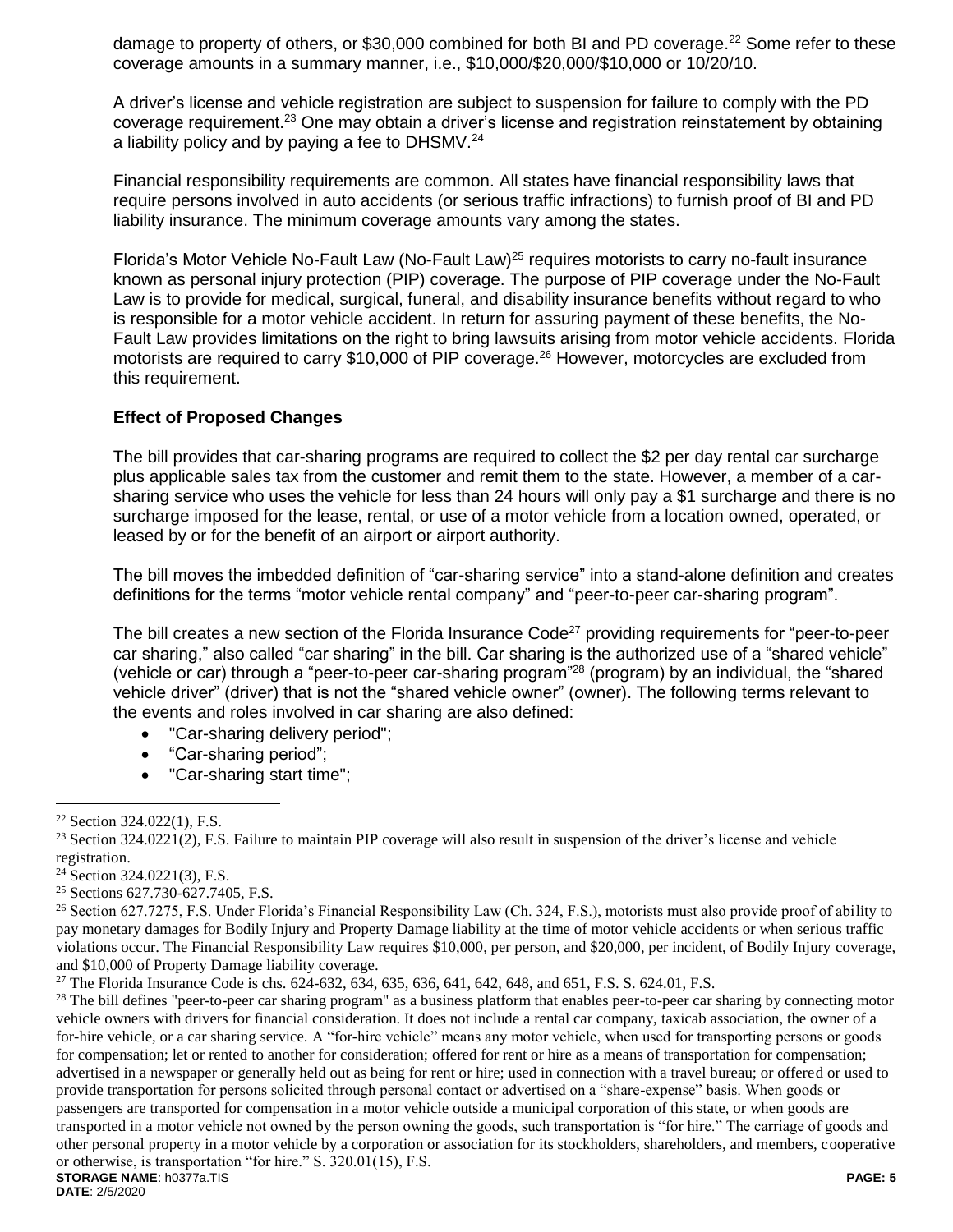- "Car-sharing termination time";
- "Peer-to-peer car-sharing program";
- "Peer-to-peer car-sharing program agreement";
- "Shared vehicle":
- "Shared vehicle driver"; and
- "Shared vehicle owner"<sup>29</sup>

Where applicable, exceptions are provided by the bill to establish car sharing as a separate concept from current laws that govern rental, for-hire, or joint use of motor vehicles, such as ridesharing or carpooling.

### Car-Sharing Insurance Requirements

The program is required to ensure that the owner and driver of the vehicle have the following motor vehicle insurance, which are the statutory minimums required for private passenger motor vehicles, during car-sharing periods:

- Property damage coverage of at least \$10,000;
- Bodily injury coverage of at least \$10,000 for injury to one person and \$20,000 for injury to two or more persons;
- Personal injury protection of \$10,000; and
- Uninsured/underinsured motorist coverage, as required by s. 627.727, F.S.<sup>30</sup>

The program must also ensure that the insurance coverage above either recognizes the use of the vehicle in car sharing or does not exclude shared use. Compliant insurance coverage may be maintained by the vehicle owner, driver, the program, or any combination thereof, which will be the primary insurance coverage during periods the vehicle is shared. If the owner's or driver's insurance lapses or does not provide the required coverage, the program's coverage must provide coverage as if it were primary from day one, i.e., provide coverage from the first dollar claimed. Further, the program's coverage must not require that a claim be denied by another insurer. The program is authorized to maintain multiple insurance policies to meet its obligations.<sup>31</sup>

## Liabilities and Exclusions

If it is determined that the vehicle owner was in control of the vehicle at the time of a loss, the owner must indemnify the program for the liabilities it assumes under the bill.

During shared periods, the program assumes the liability of the vehicle owner for bodily injury and property damage to third parties, uninsured/underinsured motorists, and personal injury protection coverages in the amount specified in the car-sharing agreement, which must meet statutory minimums. This shifting of liability is void if the owner makes an intentional or fraudulent material misrepresentation or omission to the program before the car-sharing period when the loss occurred or if the owner acts in concert with a vehicle driver who fails to return the vehicle as provided in the car-sharing agreement.

If a dispute exists about who was in control of a vehicle at the time of a loss and the program does not have, did not retain, or fails to provide specific required information, the program will have primary liability for a claim.

<sup>&</sup>lt;sup>29</sup> The bill defines "shared vehicle owner" as the registered owner, or a person or entity designated by the registered owner, of a motor vehicle made available for sharing to shared vehicle drivers through a peer-to-peer car sharing program. Therefore, an individual or a business may "stand in the shoes" of the registered owner for purpose of any responsibility or obligation of the owner under the bill. <sup>30</sup> While uninsured/underinsured motorist coverage is required to be offered to every purchaser of motor vehicle insurance in this state, the purchaser may reject such coverage in writing. S. 627.727(1), F.S. Therefore, such insurance is elective.

**STORAGE NAME**: h0377a.TIS **PAGE: 6**  $31$  The program has an insurable interest in the shared vehicle. Also, it may meet its insurance obligations by purchasing insurance from an admitted insurer, which means claims are backed by the Florida Insurance Guaranty Association, in the event the insurer becomes insolvent, or the insurance may be purchased from an authorized surplus lines company, provided the company carries a minimum rating specified by the bill.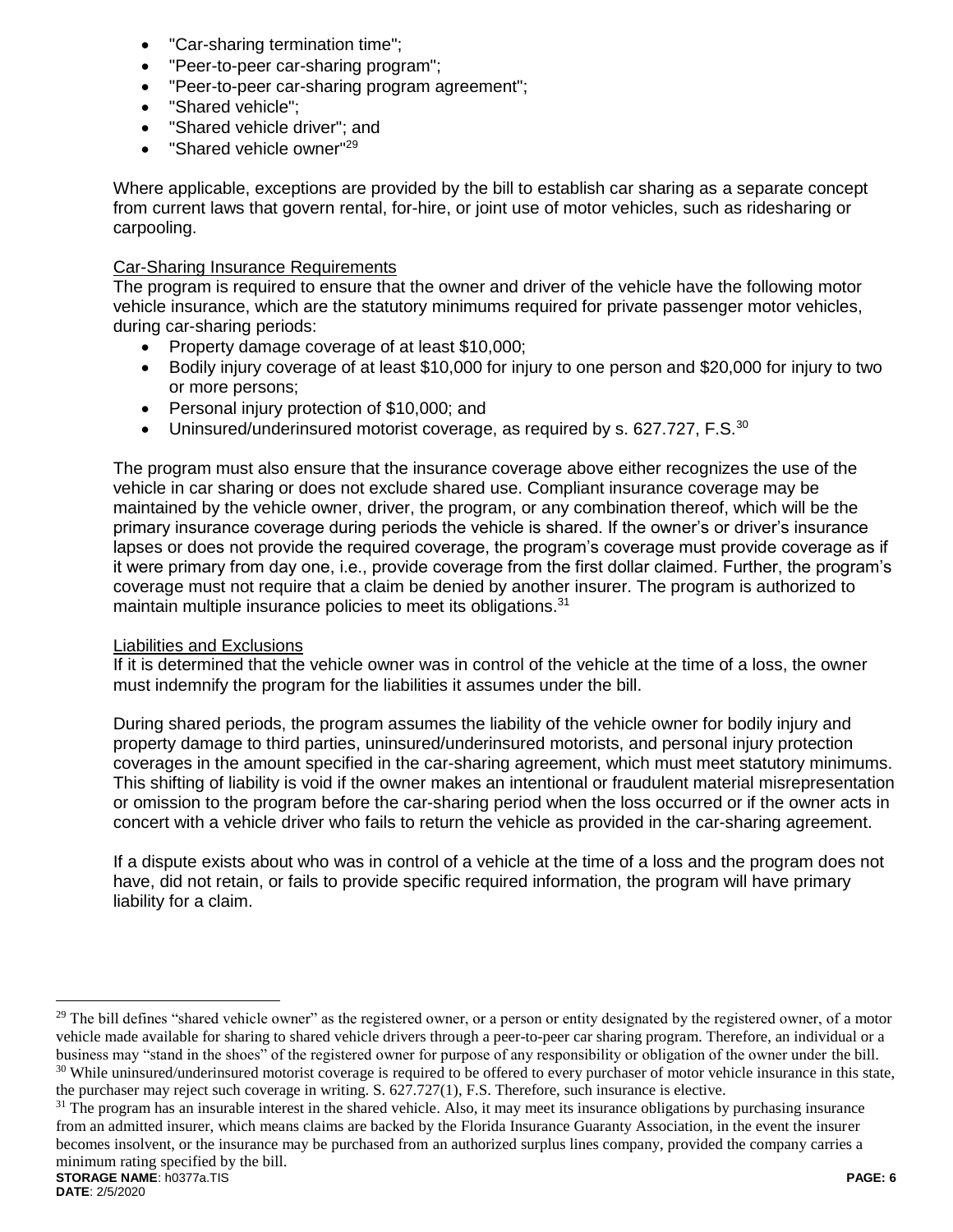If the owner's insurer defends or indemnifies a claim related to a vehicle that it has excluded from coverage and for which it is not liable under the bill, the owner's insurer is entitled to contribution from the program's insurer under certain conditions.

## Exemption from Vicarious Liability

The program and the shared vehicle owner are exempted from vicarious liability under any local or state law that imposes liability based on vehicle ownership.<sup>32</sup> This means that the actions and liabilities of the driver cannot be imputed to be those of the program or the vehicle owner.

#### Motor Vehicle Insurance Policy Exclusions

The bill specifies that a motor vehicle insurer may exclude coverage and the duty to defend or indemnify any claim under an owner's policy, including, but not limited to, all types of motor vehicle coverage. The bill provides current insurance policies approved for use in Florida that exclude coverage of vehicles offered for rent, sharing, or hire or for any business use are not invalidated or limited.

#### Notification Regarding Liens

If the vehicle has a lien against it at the time it is registered for use within the program, the program must notify the owner that using the vehicle for car sharing may violate the terms of the contract with the lienholder.

#### Required Recordkeeping

The program must collect and verify records regarding vehicle use, including:

- The times used:
- Fees paid by the driver; and
- Revenues received by the owner.

These records must be retained for at least the duration of the statute of limitations for personal injuries and provided on request to the vehicle owner, the owner's insurer, or the vehicle driver's insurer. The following records must also be kept by the program:

- The name and address of the driver;
- The driver license number of the driver and each other person, if any, who will operate the vehicle; and
- The place of issuance of the driver license.

## Consumer Protections

The car-sharing agreement must include the following disclosures to the owner and driver:

- Any right of the program to seek indemnification from either the owner or driver for economic losses due to a breach of contract;
- A motor vehicle insurance policy issued to the owner for the vehicle or to the driver does not provide a defense or indemnification for any claim asserted by the program;
- The program's insurance is only in effect during the car-sharing period;
- If the driver uses the vehicle beyond the agreed termination time, the owner and driver may not have insurance coverage;
- The daily rate, fees, and, if applicable, any insurance or protection package costs that are charged to the owner or the driver;
- The vehicle owner's motor vehicle liability insurance may exclude coverage for a vehicle;

<sup>&</sup>lt;sup>32</sup> The bill references the federal Graves Amendment, 49 U.S.C. 30106 (2005). The Graves Amendment provides that the owner of a motor vehicle who engages in the business of renting or leasing vehicles and has not been negligent or committed a crime is not liable for the damages caused by a renter/lessee during the rental or lease period merely based on being the owner of the rented or leased vehicle. The Graves Amendment defines owner as a person who is—

<sup>(</sup>A) a record or beneficial owner, holder of title, lessor, or lessee of a motor vehicle;

<sup>(</sup>B) entitled to the use and possession of a motor vehicle subject to a security interest in another person; or

<sup>(</sup>C) a lessor, lessee, or a bailee of a motor vehicle, in the trade or business of renting or leasing motor vehicles, having the use or possession thereof, under a lease, bailment, or otherwise.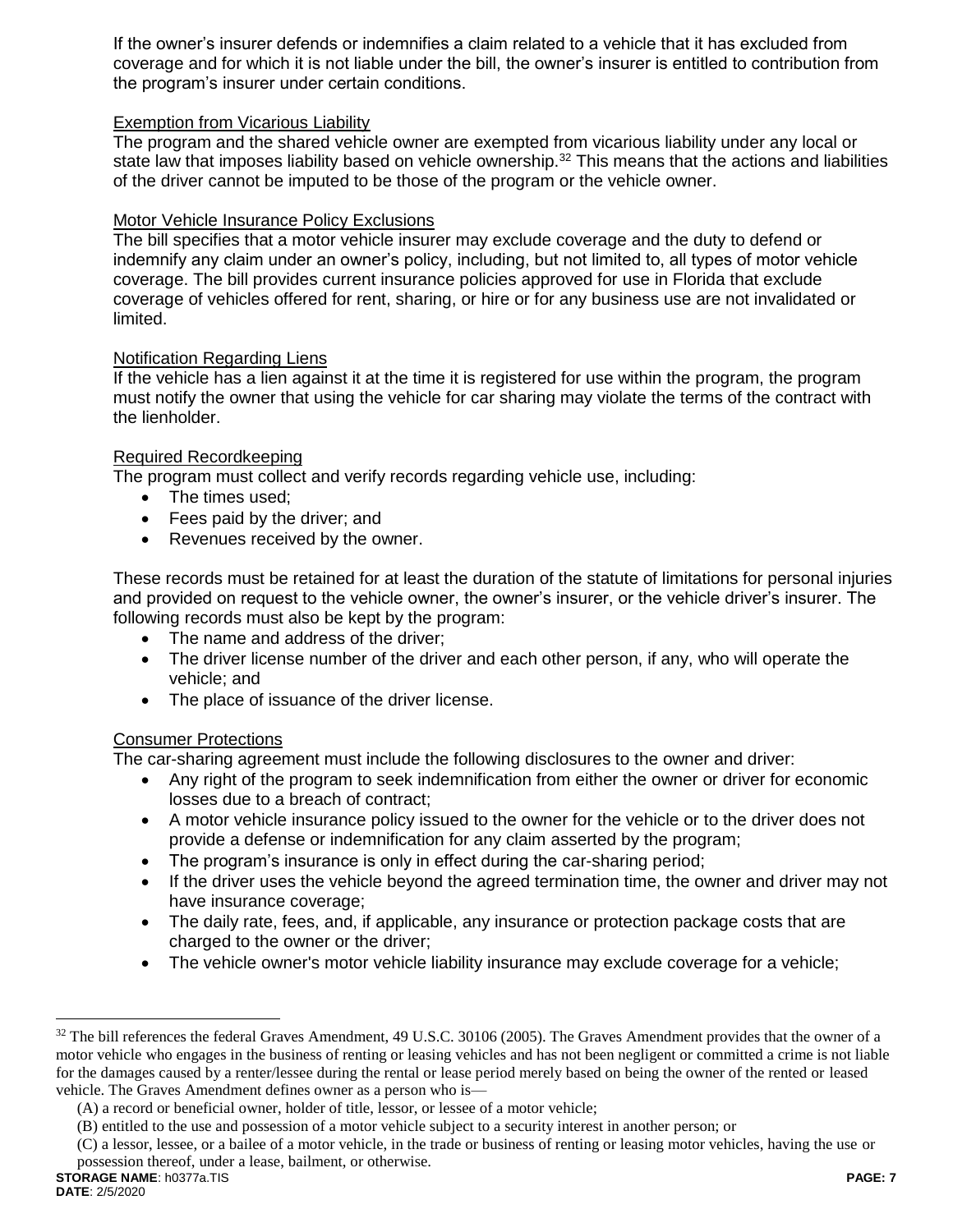- An emergency telephone number of the personnel capable of fielding calls for roadside assistance and other customer service inquiries; and
- Any conditions under which a vehicle driver must maintain a personal motor vehicle insurance policy with certain coverage on a primary basis in order to book a vehicle.

The program may not enter into an agreement with a driver, unless the driver:

- Holds a Florida driver license of the type required for the class of vehicle shared;
- Holds a driver license issued by the driver's state or country of the type required for the class of vehicle and the driver is the minimum age to operate a vehicle in Florida; or
- Is specifically authorized by DHSMV to drive vehicles of the class shared.

The program is solely responsible for program equipment installed in or on the vehicle for the purposes of allowing use of the vehicle in car sharing through the program. The program must indemnify the owner for any damage to or theft of such equipment during shared periods that is not caused by the owner; the program may seek indemnification from the driver for such damage.

## Motor Vehicle Safety Recalls

The program must verify the recall and repair status of the vehicle when it is registered for use with the program. The owner must be notified by the program that: vehicles under recall cannot be shared until repaired; if the owner receives a recall notice while the vehicle is available for car sharing, the vehicle must be removed from car sharing as soon as practicable; and, if the vehicle is in the possession of a driver, the owner must notify the program as soon as practicable so that it can be repaired. $33$ 

### **Construction**

The bill specifically provides that it does not limit the liability of the program for acts and omissions by the program that cause bodily harm to a person as a result of car sharing. It also provides that it does not limit the program's right to contract for indemnification from owners or drivers for economic losses due to a breach of contract.

### B. SECTION DIRECTORY:

**Section 1:** Amends s. 212.05, F.S., relating to sales, storage use tax.

**Section 2:** Amends s. 212.0606, F.S., relating to rental car surcharge.

**Section 3:** Creates s. 627.7483, F.S., relating to peer-to-peer car sharing; insurance requirements.

**Section 4:** Provides an effective date of March 1, 2021.

# **II. FISCAL ANALYSIS & ECONOMIC IMPACT STATEMENT**

## A. FISCAL IMPACT ON STATE GOVERNMENT:

1. Revenues:

The bill may result in an increase in revenue associated with the requirement that specified entities remit the rental car surcharge. These revenues will be deposited into the State Transportation Trust Fund, the Tourism Promotional Trust Fund, and the Florida International Trade and Promotion Trust Fund.

Additionally, the state may experience an increase in revenue from additional sales tax that is deposited into the General Revenue Fund.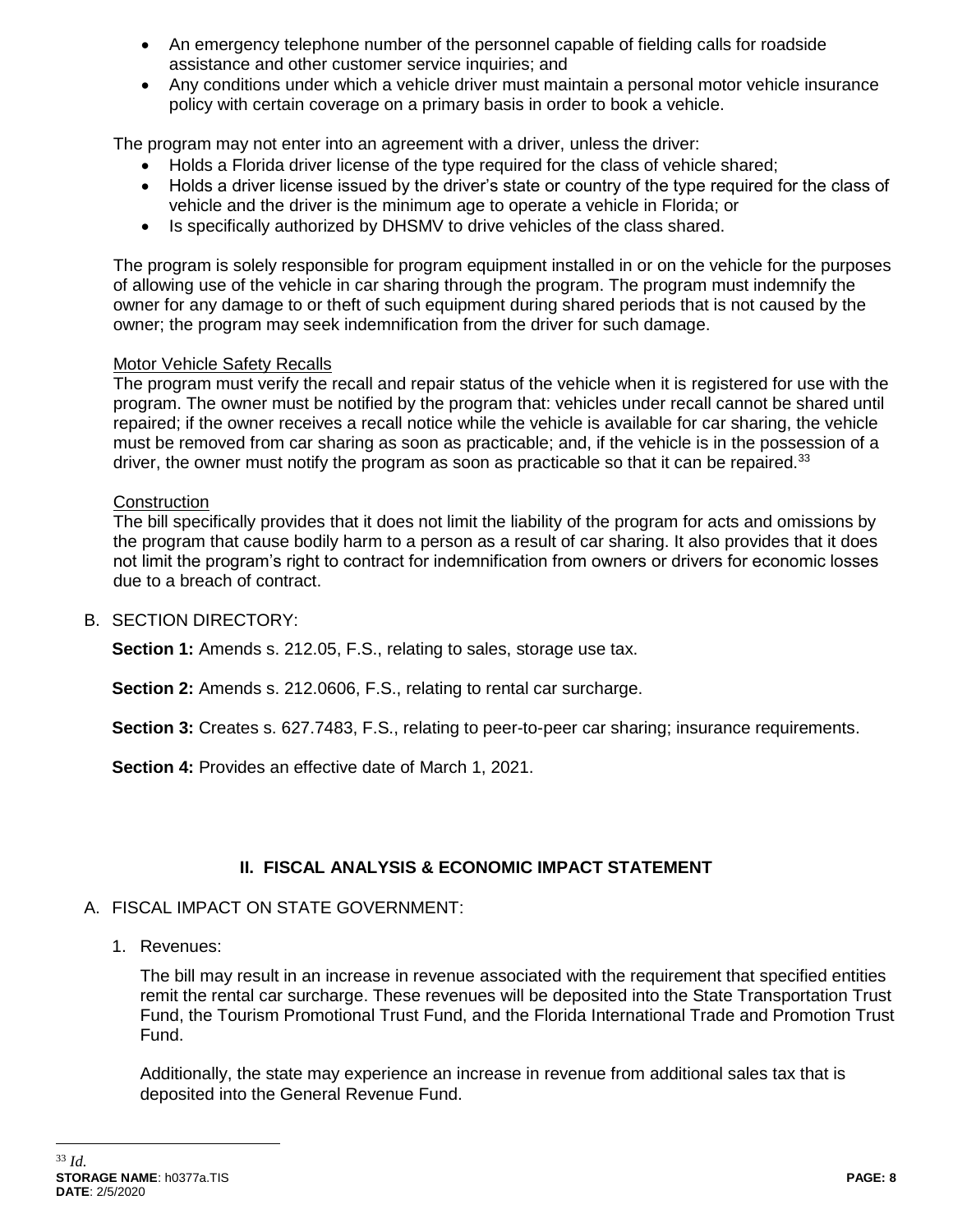2. Expenditures:

The bill will likely have no impact on state government expenditures.

## B. FISCAL IMPACT ON LOCAL GOVERNMENTS:

1. Revenues:

Counties may experience an increase in revenue associated with additional sales taxes from motor vehicle rental companies.

2. Expenditures:

The bill will likely have no impact on local government expenditures.

C. DIRECT ECONOMIC IMPACT ON PRIVATE SECTOR:

Car-sharing programs will be required to remit the rental car surcharge and appropriate sales taxes as well as comply with insurance regulations.

D. FISCAL COMMENTS:

According to the Department of Revenue, the rental car surcharge under s. 212.0606, F.S., and sales and use taxes under s. 212.05, F.S., on rental revenue generated by participating in a "Peer-to-Peer", or other, ride-share model program, apply under current law and are currently required to be remitted to the state.<sup>34</sup>

The Revenue Estimating Conference (REC) met on November 12, 2019, and adopted a positive indeterminate impact for cash and recurring funds to the General Revenue Fund and State Transportation Trust Fund. REC found that it is unclear the extent to which the provisions of the bill are enforceable given the out-of-state nature of the current marketplace providers.<sup>35</sup>

# **III. COMMENTS**

- A. CONSTITUTIONAL ISSUES:
	- 1. Applicability of Municipality/County Mandates Provision:

Not Applicable. This bill does not appear to require counties or municipalities to spend funds or take action requiring the expenditures of funds; reduce the authority that counties or municipalities have to raise revenues in the aggregate; or reduce the percentage of state tax shared with counties or municipalities.

2. Other:

Article VII, s. 19 of the Florida Constitution requires the imposition, authorization, or raising of a state tax or fee be contained in a separate bill that contains no other subject and be approved by twothirds of the membership of each house of the Legislature. As such, Art. VII, s. 19 of the Florida Constitution may apply if the tax provisions in the bill are interpreted to be a new tax.

B. RULE-MAKING AUTHORITY:

The bill does not provide a grant of rulemaking authority, nor does it require rulemaking.

C. DRAFTING ISSUES OR OTHER COMMENTS:

Other Comments: Shared Vehicle Owner

**STORAGE NAME**: h0377a.TIS **PAGE: 9** <sup>35</sup> Revenue Estimating Conference (November 12, 2019), p. 14.

<sup>34</sup> Email from Debra Longman, Director of the Office of Legislative and Cabinet Services, Department of Revenue, RE: SB 1148 Questions (March 18, 2019).